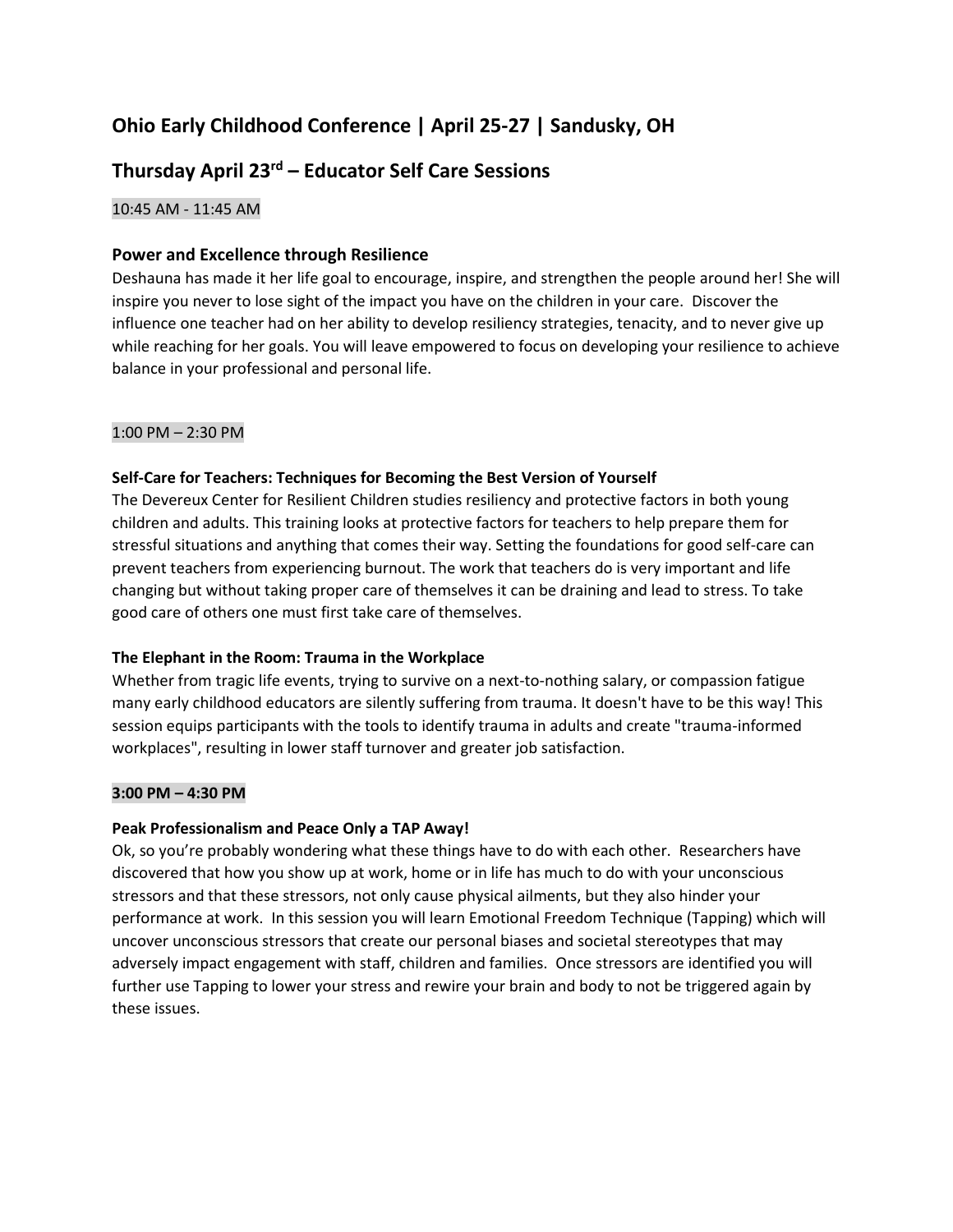## **Friday April 24 th – Educator Self Care Sessions**

## 7:00 AM - 7:45 AM

## **YOGA**

Start your day with a gentle and adaptive morning yoga class. Class will begin with a brief meditative breath series, designed to awaken your senses and bring peace to your spirit. A series of poses will be practiced, designed for everybody, no matter where you are in your yoga practice. The poses practiced will be meant to awaken and stretch your body, readying yourself for the day. Yoga mats encouraged. NOT FOR CREDIT

## 8:30 AM - 10:00 AM

## **Finding Your Happy Place in and Out of the Classroom: Healthier for You and the Families and Children You Serve**

Do you ever feel like you are stressed out just holding on to get through the day? We might have some great ideas to help you hold on. Come learn how to identify the physical and emotional reactions that children, families, and teachers display when they are on stress overload. Stress not handled well can have negative effects but stressed identified and minimized can energize your day.

## 10:45 AM - 11:45 AM

## **Personal Climate and Culture: The Key to Professional Success**

Being an educator comes with a unique set of challenges- challenges that can be overwhelming at times. Gerry Brooks has a special way of humorously describing life inside his elementary school that is both therapeutic and enjoyable to literally hundreds of thousands of teachers and principals alike. It is vital for educators to be able to laugh (at themselves) on a very regular basis. Gerry highlights the importance of culture in creating a positive work environment, leading to improved outcomes for children.

## **3:00 PM – 4:30 PM**

## **Conflict Resolution: It's not Personal It's Personality**

Many times we believe that conflict is personal, but it is really a personality clash. By using the DISC Profile, we will identify and build on individual strengths and explore ways to improve communication skills.

## 5:00 PM – 5:45 PM

## **Circuit Training**

Join in for a cardio and strength circuit class designed for anybody! This 45-minute class will begin with a dynamic warm-up, then flow into a series of bodyweight exercises that will give you a full-body workout, ending in a static stretch cool-down. You will need an exercise/yoga mat, a water bottle, and the willingness to work your muscles!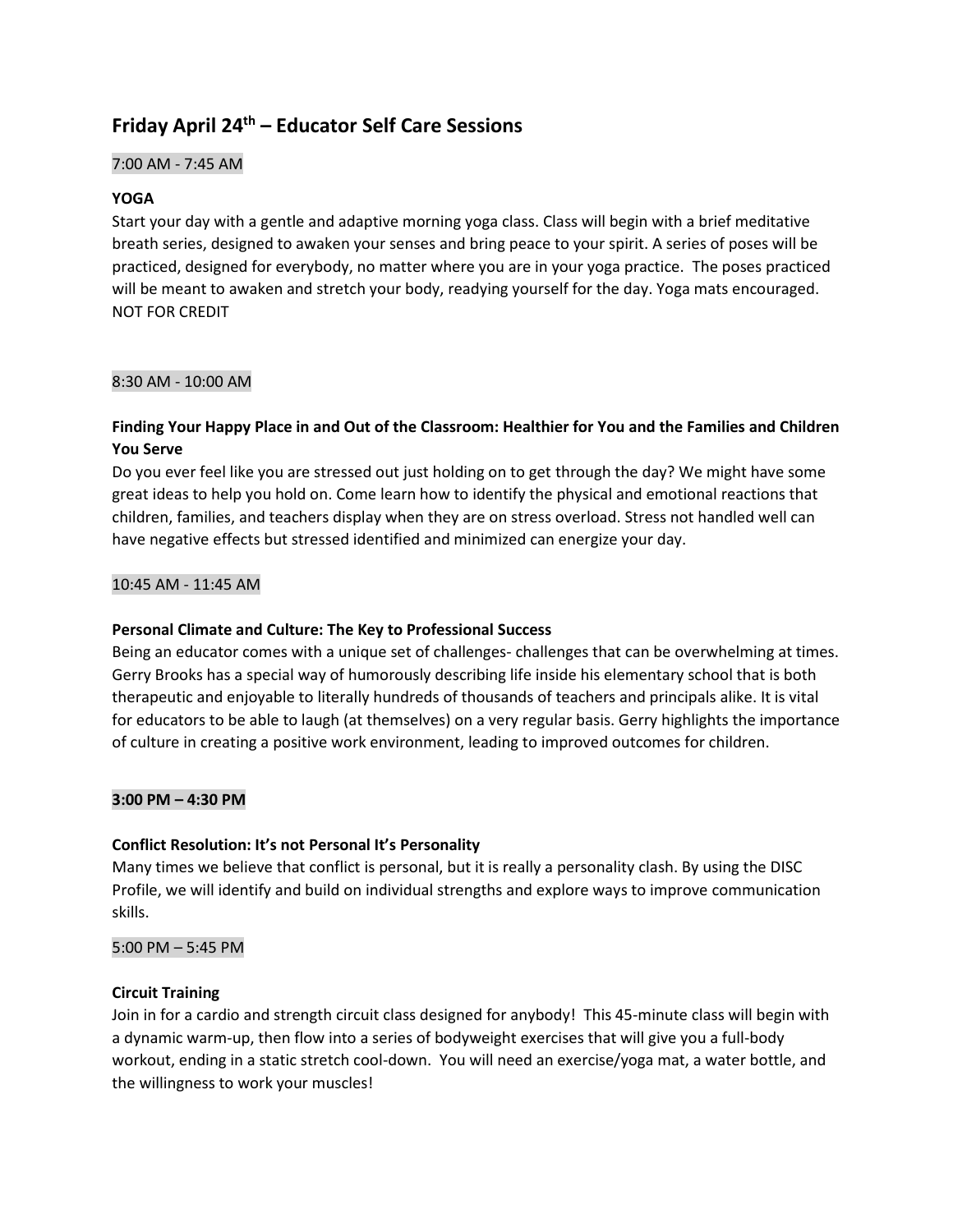## **Saturday April 25 th – Educator Self Care Sessions**

#### 7:00 AM - 7:45 AM

#### **YOGA**

Start your day with a gentle and adaptive morning yoga class. Class will begin with a brief meditative breath series, designed to awaken your senses and bring peace to your spirit. A series of poses will be practiced, designed for everybody, no matter where you are in your yoga practice. The poses practiced will be meant to awaken and stretch your body, readying yourself for the day. Yoga mats encouraged. NOT FOR CREDIT

#### 8:30 AM - 10:00 AM

#### **Brains! Hearts! Porridge! (Still Teaching in the 'Key of Life')**

Total participation, active, interactive celebration of accessible, practical, successful ways young children BEST learn- through music, movement, story, play, and joy! Reduce stress over academic standards by reaffirming your belief in how the arts, fun, DAP connect to all meaningful learning. Reclaim the creativity, spontaneity, and delight of teaching and loving children. "Before I teach others, I must teach myself." This session is for YOU to enjoy! "The lesson that is not enjoyed is not learned." (Talmud)

#### **Laugh the Stress Away**

How stressed are you? This session will explore various techniques to reduce and manage stress including laughter.

#### **Zen & the Art of Early Childhood Education**

Many of us think of "early childhood" as more than a stage of development or a career choice. Join Richard as he shares his story and elicits the stories of session participants. Laugh, cry and cheer as we reflect together on why we choose play, why we choose anti-bias work and why we choose to give young children meaningful learning experiences. What does it mean to place ourselves in positions of service? How do we balance our humanity and our professionalism in an ever-changing world? How are we community builders? This session will provoke your thinking, engage your emotions and nourish your spirit!

#### 10:45 AM - 11:45 AM

#### **The Power of Optimism**

Optimism matters. An optimistic disposition enables us—through every day and extraordinary struggles—to look for the goodness in ourselves, in others, and in the world around us. For educators working with our most valuable resource, children and youth, optimism is a critical tool and a pathway to healing. This inspiring keynote helps educators discover the power of optimism to create safe, joyful, engaging environments where kids can grow, heal and learn. Using research, humor and personal stories from the Playmakers 25+ years of work with kids and their caregivers worldwide, Steve shares how optimistic individuals can bring out the best in all they serve.